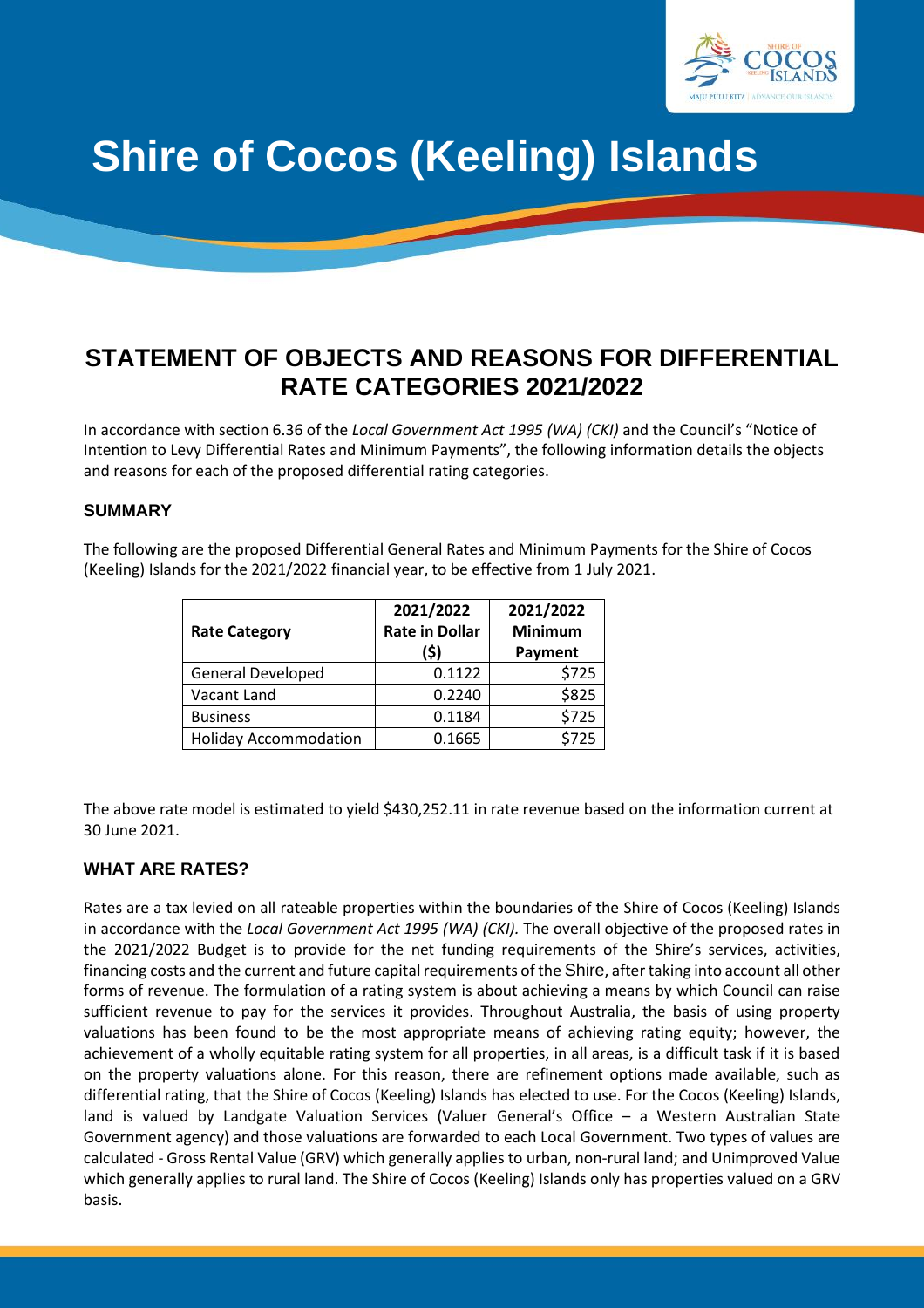# **RATING PROVISIONS –** *LOCAL GOVERNMENT ACT 1995 (WA) (CKI)*

The *Local Government Act 1995 (WA) (CKI)* sets out the basis on which differential general rates may be based as follows:

*Section 6.32. Rates and service charges*

*(1) When adopting the annual budget, a local government –*

*a) in order to make up the budget deficiency, is to impose\* a general rate on rateable land within its district, which rate may be imposed either –*

*(i) uniformly; or* 

*(ii) differentially*

#### **DIFFERENTIAL RATES**

*Section 6.33. Differential general rates*

*(1) A local government may impose differential general rates according to any, or a combination, of the following characteristics —*

*(a) the purpose for which the land is zoned, whether or not under a local planning scheme or improvement scheme in force under the Planning and Development Act 2005; or* 

*(b) a purpose for which the land is held or used as determined by the local government; or* 

*(c) whether or not the land is vacant land; or* 

*(d) any other characteristic or combination of characteristics prescribed.* 

*(2) Regulations may —*

*(a) specify the characteristics under subsection (1) which a local government is to use; or* 

*(b) limit the characteristics under subsection (1) which a local government is permitted to use.*

*(3) In imposing a differential general rate a local government is not to, without the approval of the Minister, impose a differential general rate which is more than twice the lowest differential general rate imposed by it.*

*(4) If during a financial year, the characteristics of any land which form the basis for the imposition of a differential general rate have changed, the local government is not to, on account of that change, amend the assessment of rates payable on that land in respect of that financial year but this subsection does not apply in any case where section 6.40(1)(a) applies.* 

*(5) A differential general rate that a local government purported to impose under this Act before the Local Government Amendment Act 2009 section 39(1)(a) came into operation 1 is to be taken to have been as valid as if the amendment made by that paragraph had been made before the purported imposition of that rate.*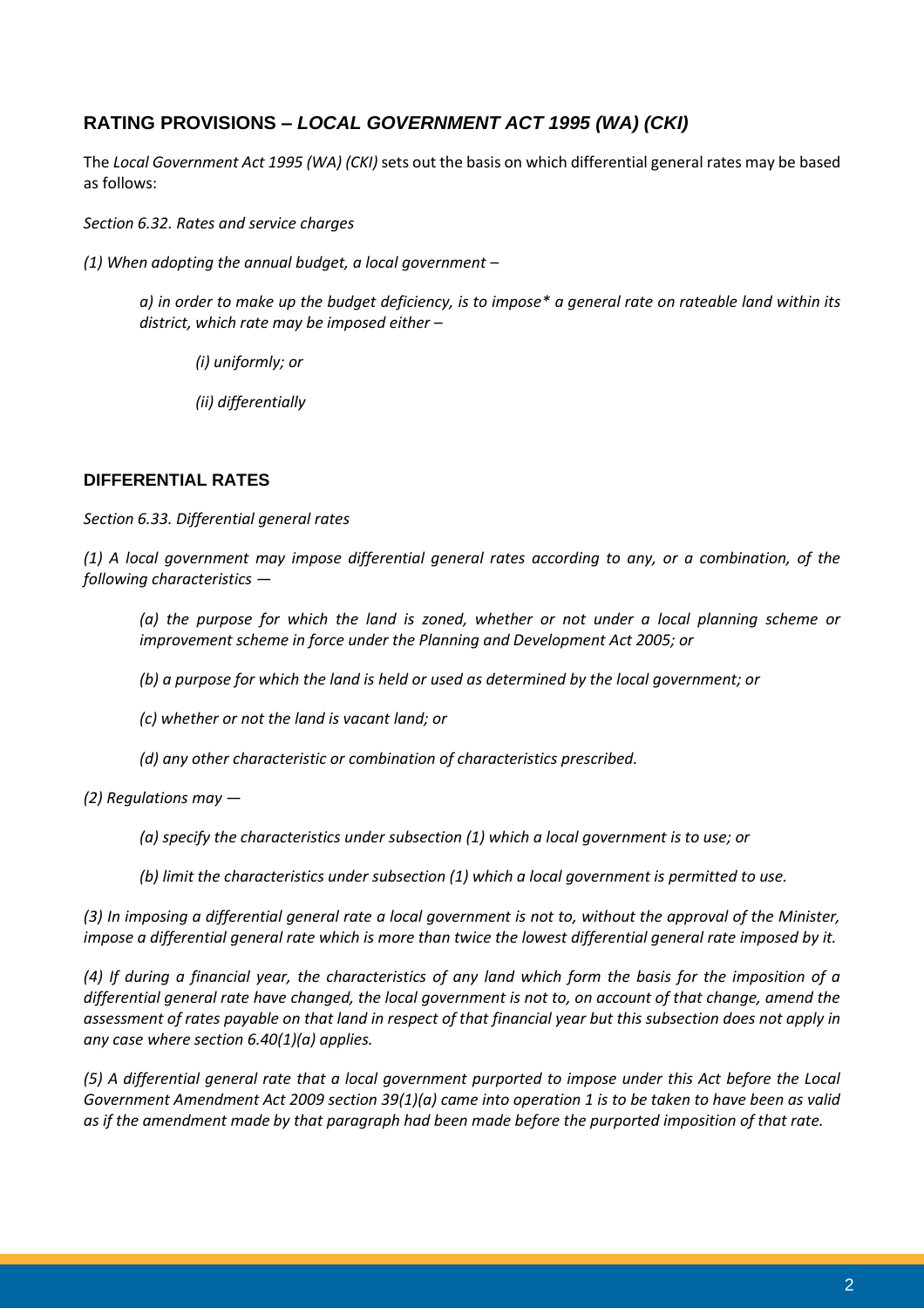#### **MINIMUM PAYMENTS**

*Section 6.35. Minimum Payment*

*(1) Subject to this section, a local government may impose on any rateable land in its district a minimum payment which is greater than the general rate which would otherwise be payable on that land.* 

*(2) A minimum payment is to be a general minimum but, subject to subsection (3), a lesser minimum may be imposed in respect of any portion of the district.* 

*(3) In applying subsection (2) the local government is to ensure the general minimum is imposed on not less than —*

*(a) 50% of the total number of separately rated properties in the district; or* 

*(b) 50% of the number of properties in each category referred to in subsection (6), on which a minimum payment is imposed.* 

*(4) A minimum payment is not to be imposed on more than the prescribed percentage of*  $-$ 

*(a) the number of separately rated properties in the district; or* 

*(b) the number of properties in each category referred to in subsection (6), unless the general minimum does not exceed the prescribed amount.*

*(5) If a local government imposes a differential general rate on any land on the basis that the land is vacant land it may, with the approval of the Minister, impose a minimum payment in a manner that does not comply with subsections (2), (3) and (4) for that land.* 

*(6) For the purposes of this section a minimum payment is to be applied separately, in accordance with the principles set forth in subsections (2), (3) and (4) in respect of each of the following categories —*

*(a) to land rated on gross rental value; and* 

*(b) to land rated on unimproved value; and* 

*(c) to each differential rating category where a differential general rate is imposed.*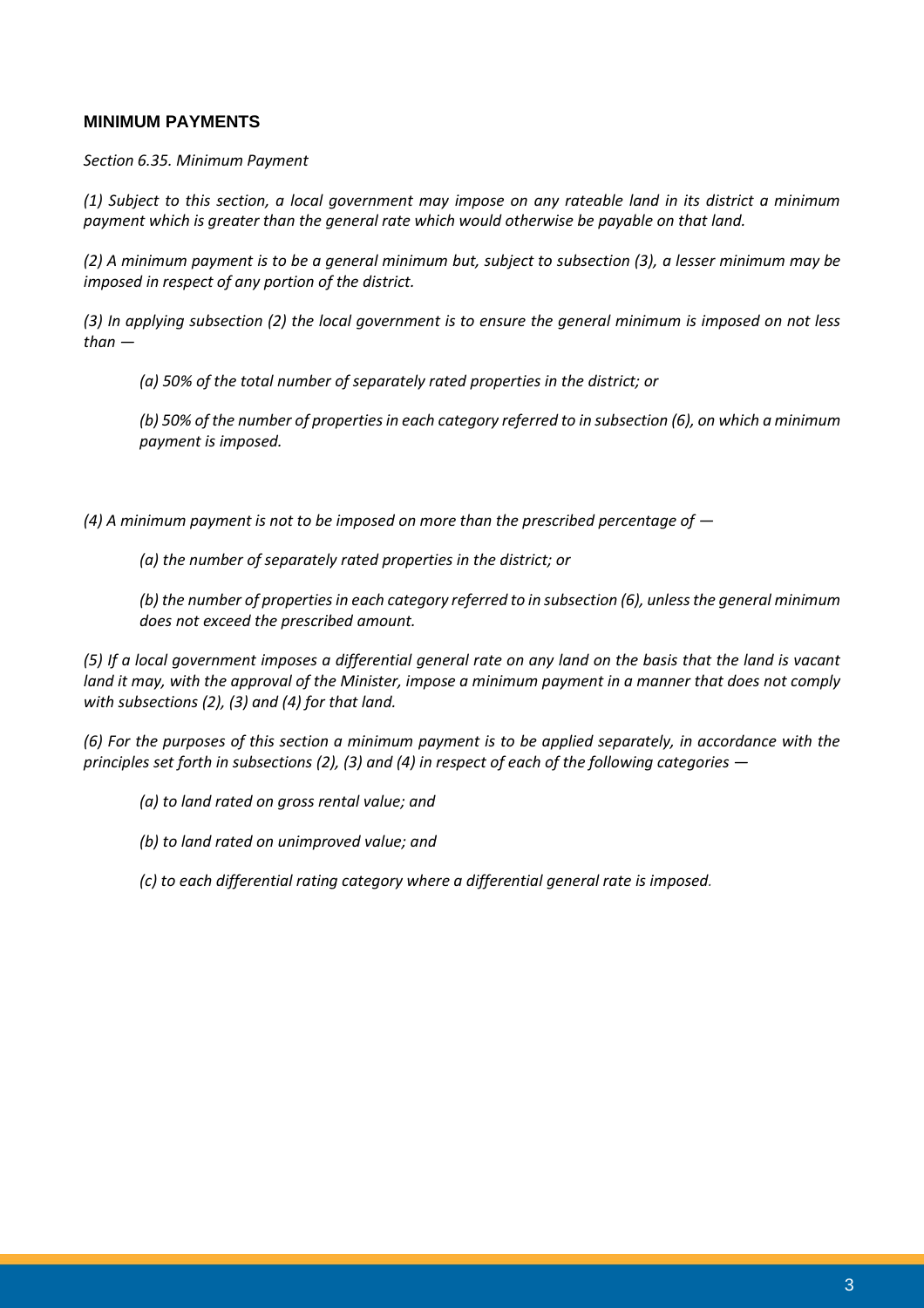# **GROSS RENTAL VALUE (GRV)**

Council has adopted differential rates in its Gross Rental Valuation area utilising the valuations supplied by the Valuer General (VG) for the following categories:

- GRV General Developed
- GRV Vacant Land
- GRV Business
- GRV Holiday Accommodation

The rates in the dollar are based on the general valuation as supplied by the Valuer General (VG) in respect of gross rental values (GRV's) effective from 1 July 2020. The Valuer General is required to maintain valuations of all rateable land in Western Australia for rating and taxing purposes. These values are assessed every three years by Landgate Valuers to complete what is known as a General Valuation. Every property is valued at a date set by the Valuer General and this is referred to as the Date of Valuation. Rating valuations are therefore assessed at a snapshot in time reflecting the property market for the local area at the same time. This ensures consistency and fairness in the allocation of rates.

The current GRV has a date of valuation of 1 August 2018. The GRV is determined by collecting rental evidence to determine the fair rental value for each property. The rental value for a house or other GRV property will be influenced by factors such as age, construction, size, car shelters, pools and location. As the GRV is currently assessed every three years, despite possible changes to the rental market, the GRV remains fixed until the next general valuation.

# **PROPOSED DIFFERENTIAL GENERAL RATES AND GENERAL MINIMUM PAYMENTS**

Following are the objects and reasons for each of the differential rating categories and minimum payments for the 2021/2022 financial year.

### **GENERAL DEVELOPED**

#### *Characteristics*

This category covers residential, special use and other properties where no commercial activity is occurring and is not being advertised as holiday accommodation.

#### *Objects*

The object of the rate for this category is to be the base rate by which all other GRV rated properties are assessed.

#### *Reasons*

The reason is that the other GRV rating categories have a higher demand on Shire resources and vacant land is encouraged to be developed.

The proposed rate in the dollar for this category is 0.1122, with a minimum payment of \$725.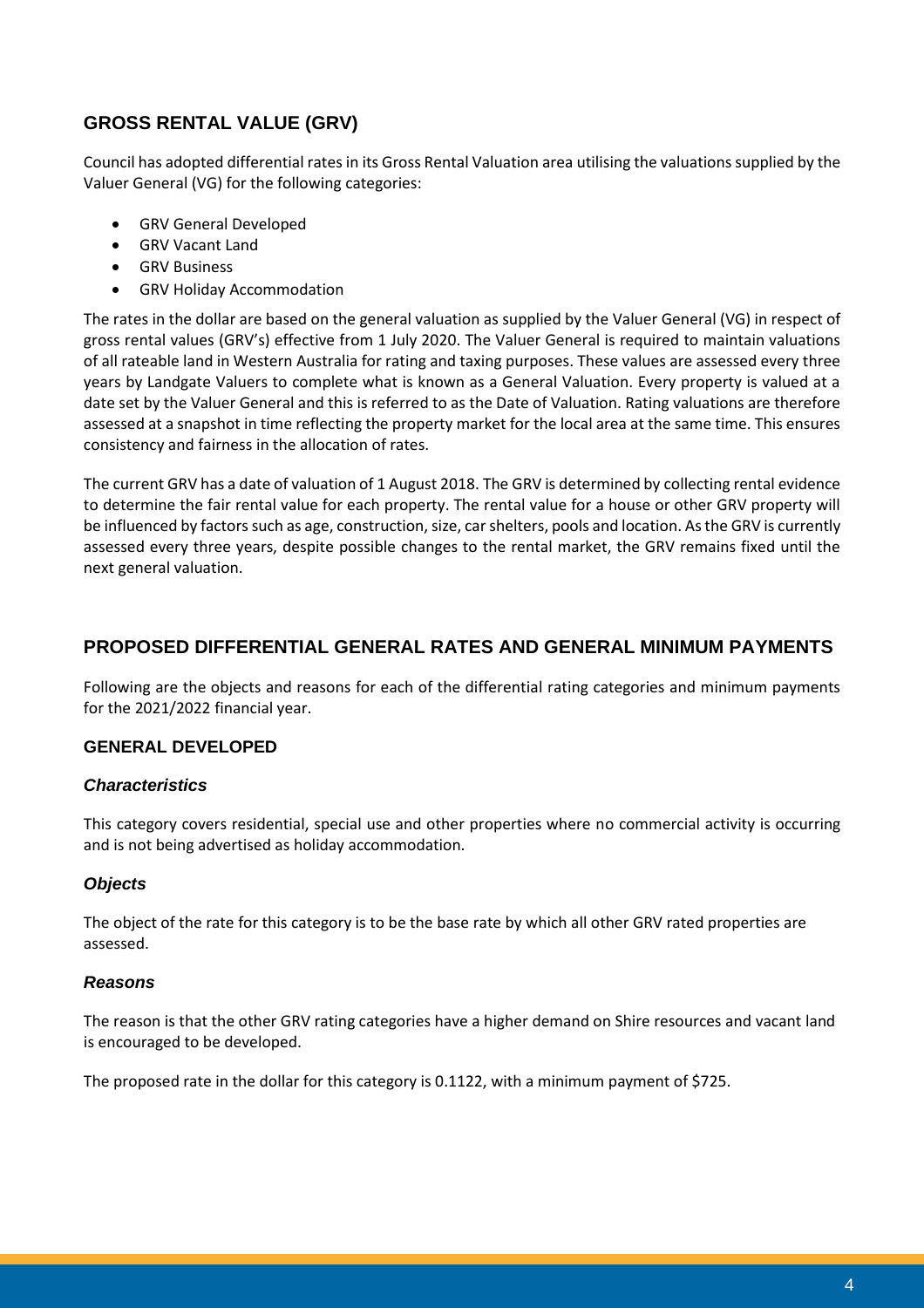#### **GRV VACANT LAND**

#### *Characteristics*

This category includes all properties that have no improvements other than merged improvements as defined in the Valuation of Land Act 1978.

#### *Objects*

The object of the rate for this category is to encourage landowners to develop residential vacant land and to reflect the different method used for the valuation of vacant residential land as compared to the GRV General Developed rate category.

#### *Reasons*

The reason is that the Shire wants to promote and encourage landowners to develop vacant land to its full potential, thereby stimulating growth.

The proposed rate in the dollar for this category is 0.2240, with a minimum payment of \$825.

#### **GRV BUSINESS**

#### *Characteristics*

This applies to all properties where commercial activity is the main use. This also applies to properties within Commercial zoning that are used as holiday accommodation.

#### *Objects*

The object of the rate for this category is to raise additional revenue to fund the costs associated with the higher level of service provided to properties in this category.

#### *Reasons*

The reason is that the Shire incurs higher costs to service these areas including car park infrastructure, landscaping and other amenities. In addition, extra costs are also associated with tourism and economic development activities that have a benefit to these ratepayers.

The proposed rate in the dollar for this category is 0.1184, with a minimum payment of \$725.